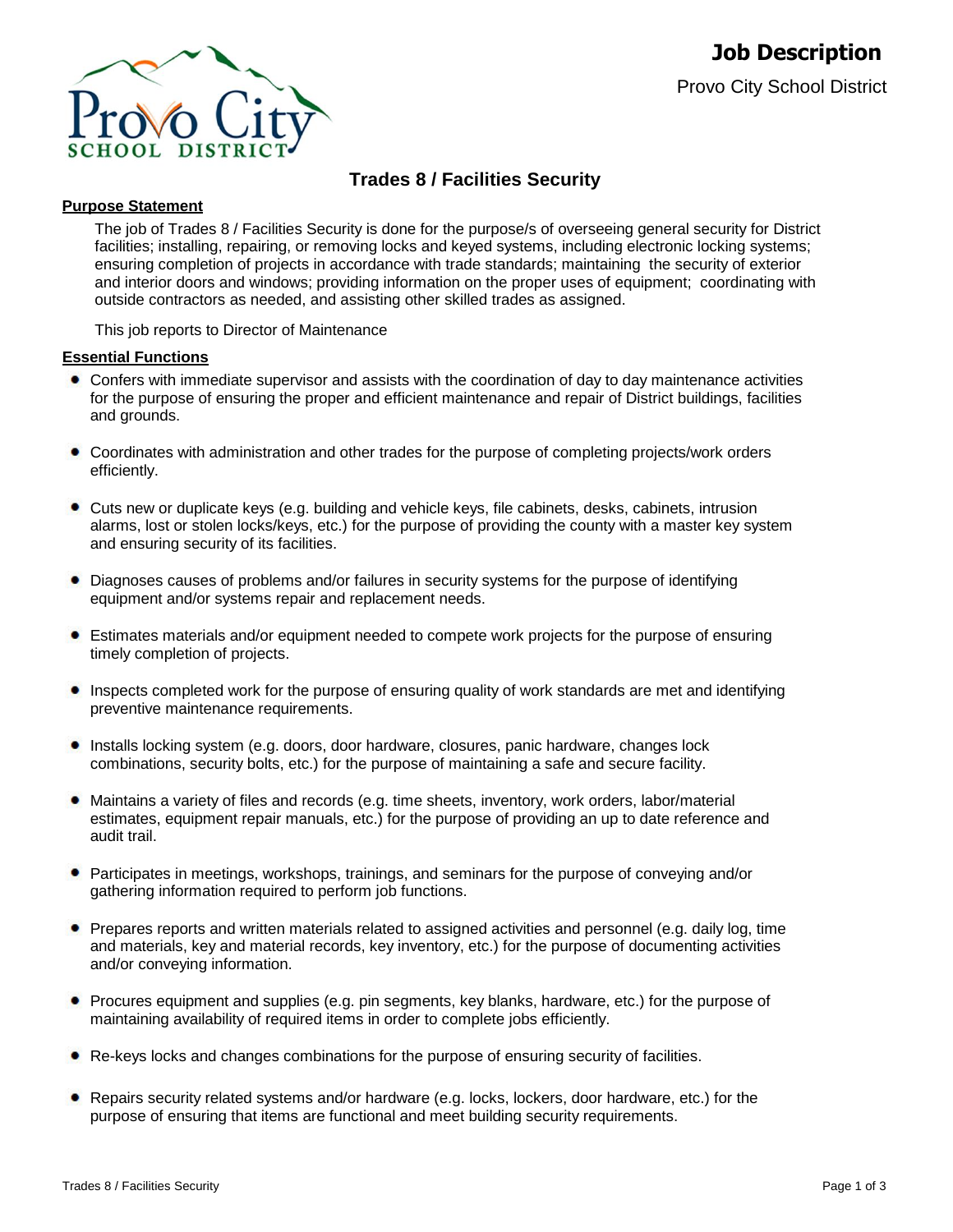- Responds to emergency situations during and after hours for the purpose of resolving immediate safety concerns.
- Transports a variety of tools, equipment and supplies for the purpose of ensuring the availability of materials required at job site.

### **Other Functions**

• Performs other related duties as assigned for the purpose of ensuring the efficient and effective functioning of the work unit.

# **Job Requirements: Minimum Qualifications**

#### **Skills, Knowledge and Abilities**

SKILLS are required to perform single, technical tasks with a need to occasionally upgrade skills in order to meet changing job conditions. Specific skill based competencies required to satisfactorily perform the functions of the job include: operating equipment used in locksmith trade; planning and managing projects; preparing and maintaining accurate records; and adhering to safety practices.

KNOWLEDGE is required to perform basic math, including calculations using fractions, percents, and/or ratios; read technical information, compose a variety of documents, and/or facilitate group discussions; and analyze situations to define issues and draw conclusions. Specific knowledge based competencies required to satisfactorily perform the functions of the job include: methods, techniques, materials, tools used in locksmith trade; and safety practices and procedures.

ABILITY is required to schedule activities, meetings, and/or events; gather, collate, and/or classify data; and consider a number of factors when using equipment. Flexibility is required to work with others in a variety of circumstances; work with data utilizing defined but different processes; and operate equipment using a variety of standardized methods. Ability is also required to work with a wide diversity of individuals; work with a variety of data; and utilize a variety of job-related equipment. Problem solving is required to identify issues and create action plans. Problem solving with data frequently requires independent interpretation of guidelines; and problem solving with equipment is moderate. Specific ability based competencies required to satisfactorily perform the functions of the job include: adapting to changing work priorities; communicating with diverse groups; meeting deadlines and schedules; working as part of a team; and working with constant interruptions.

### **Responsibility**

Responsibilities include: working under direct supervision using standardized routines; leading, guiding, and/or coordinating others; operating within a defined budget. Utilization of some resources from other work units is often required to perform the job's functions. There is a continual opportunity to impact the organization's services.

### **Work Environment**

The usual and customary methods of performing the job's functions require the following physical demands: significant lifting, carrying, pushing, and/or pulling, some climbing and balancing, frequent stooping, kneeling, crouching, and/or crawling and significant fine finger dexterity. Generally the job requires 35% sitting, 35% walking, and 30% standing. The job is performed under some temperature extremes and in a generally hazard free environment.

**Experience:** Job related experience within a specialized field is required.

**Education:** Targeted, job related education with study in job-related area.

**Equivalency:**

Pre-employment Drug Screening Pre-employment Physical Exam

### **Continuing Educ. / Training <b>Clearances**

Occasionally as needed to perform changing essential functions of position

# **Required Testing Certificates and Licenses**

Valid Driver's License & Evidence of Insurability

Criminal Justice Fingerprint/Background Clearance